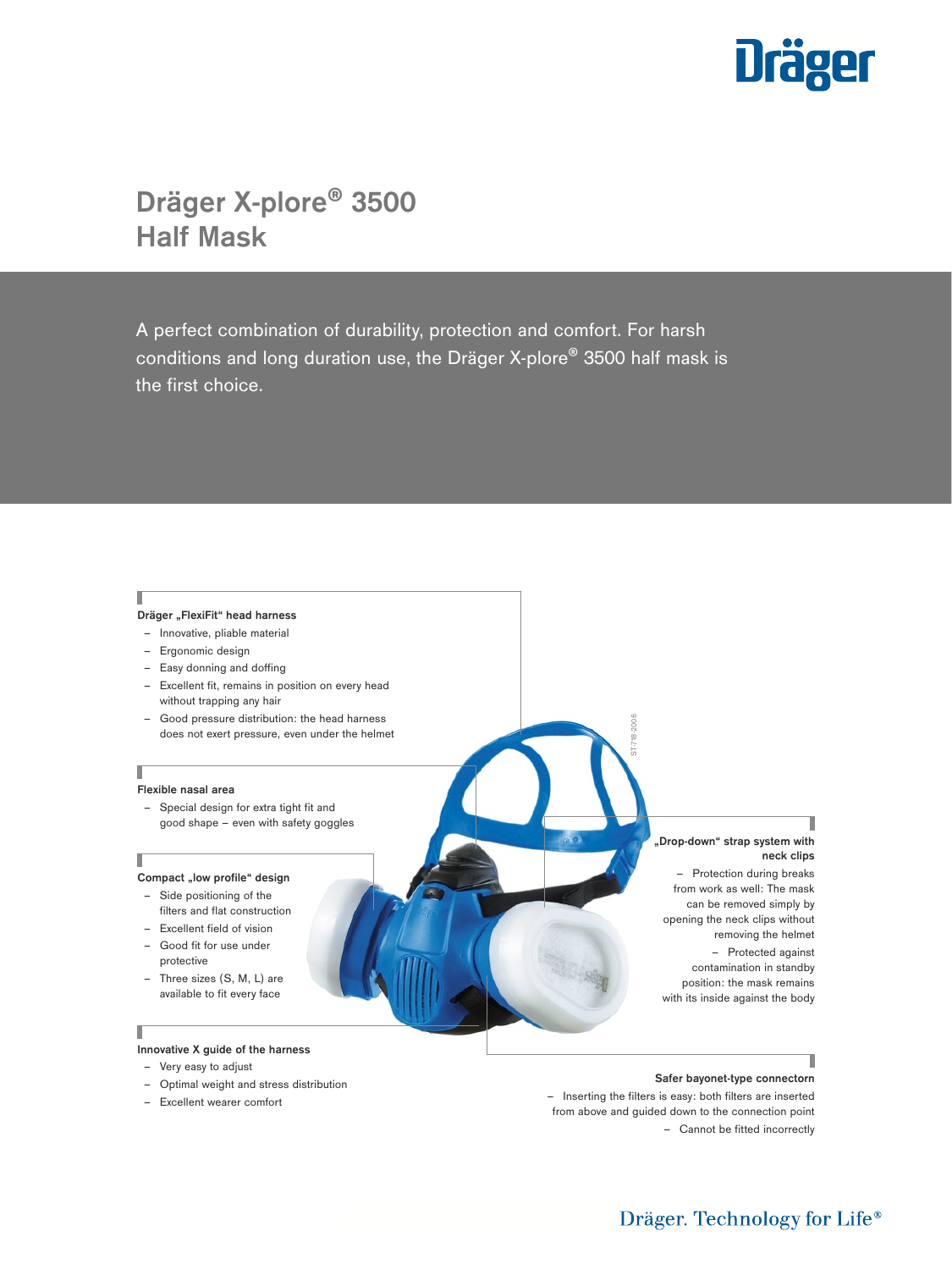# **Benefits**

### Flexible nose area for secure fit

The special design of the nose sealing strip ensures leak free sealing and an optimal fit with safety glasses. Three sizes (S,M, L) ensure a perfect fit for every type of face.

### "FlexiFit" head harness

The new smooth material provides an excellent fit to your head without hair entanglement. You won´t even notice it under your hard hat.

### Innovative "DrägerFlex" material

Specially developed for the mask body of the X-plore 3500, the "DrägerFlex" material combines hypoallergenic properties with excellent chemical resistance and protection.

### Versatile use

The X-plore 3500 is equipped with two lateral bayonet connections for use with the comprehensive Dräger Xplore® bayonet filter series.

### "Low profile" design

The swept-back position of the filters guarantees a wide field of vision free from obstruction and ensures optimal fit for use under protective visors. Furthermore, the comfortable design leads to the highest level of user acceptance.

### Easily adjustable head harness

The innovative X-guided (cross over) strap system is easy to adjust and ensures an even weight and pressure distribution resulting in increased wearer comfort

### "Drop down" harness

Allows you to remove the mask without removing a hard hat or faceshield. By simply opening the neck clips the respirator slides down from your face. While in the drop-down position, the mask sits close to your body, protected from dirt and grime.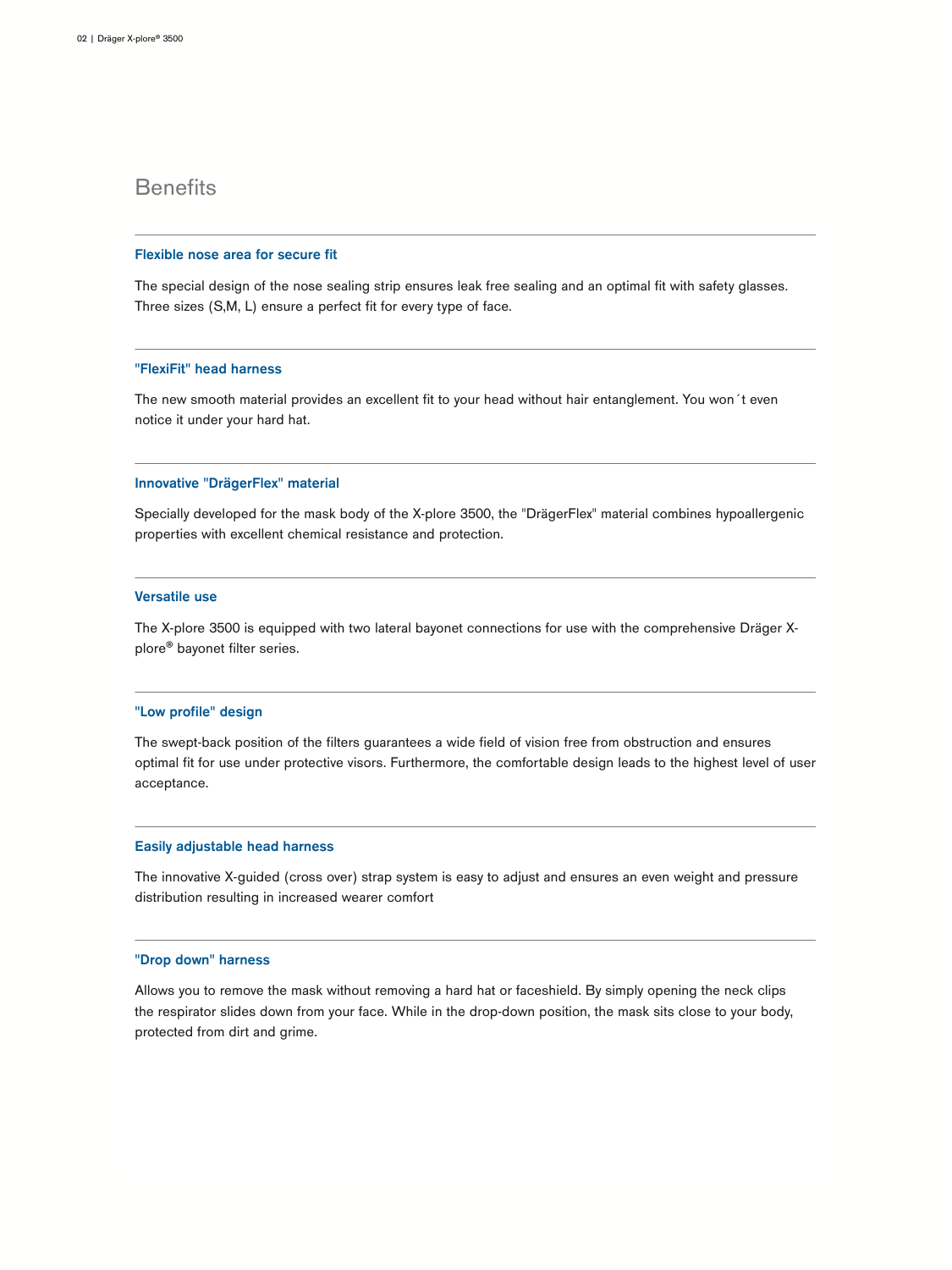# Accessories



### Dräger X-plore® Bayonet

Experience a new dimension of comfort and safety in respiratory protection: the Dräger X-plore® Twinfilter series. Utilization of modern materials coupled with an attractive design ensures maximum comfort and user acceptance.

ST-568-2002\_300 ST-568-2002\_300

Wikru carrying box

Order number: RM 07 000

# Related Products



### Dräger X-plore® 3300

Practical use and comfort: Dräger X-plore® 3300 offers both and additionally excels by its economical and low maintenance use.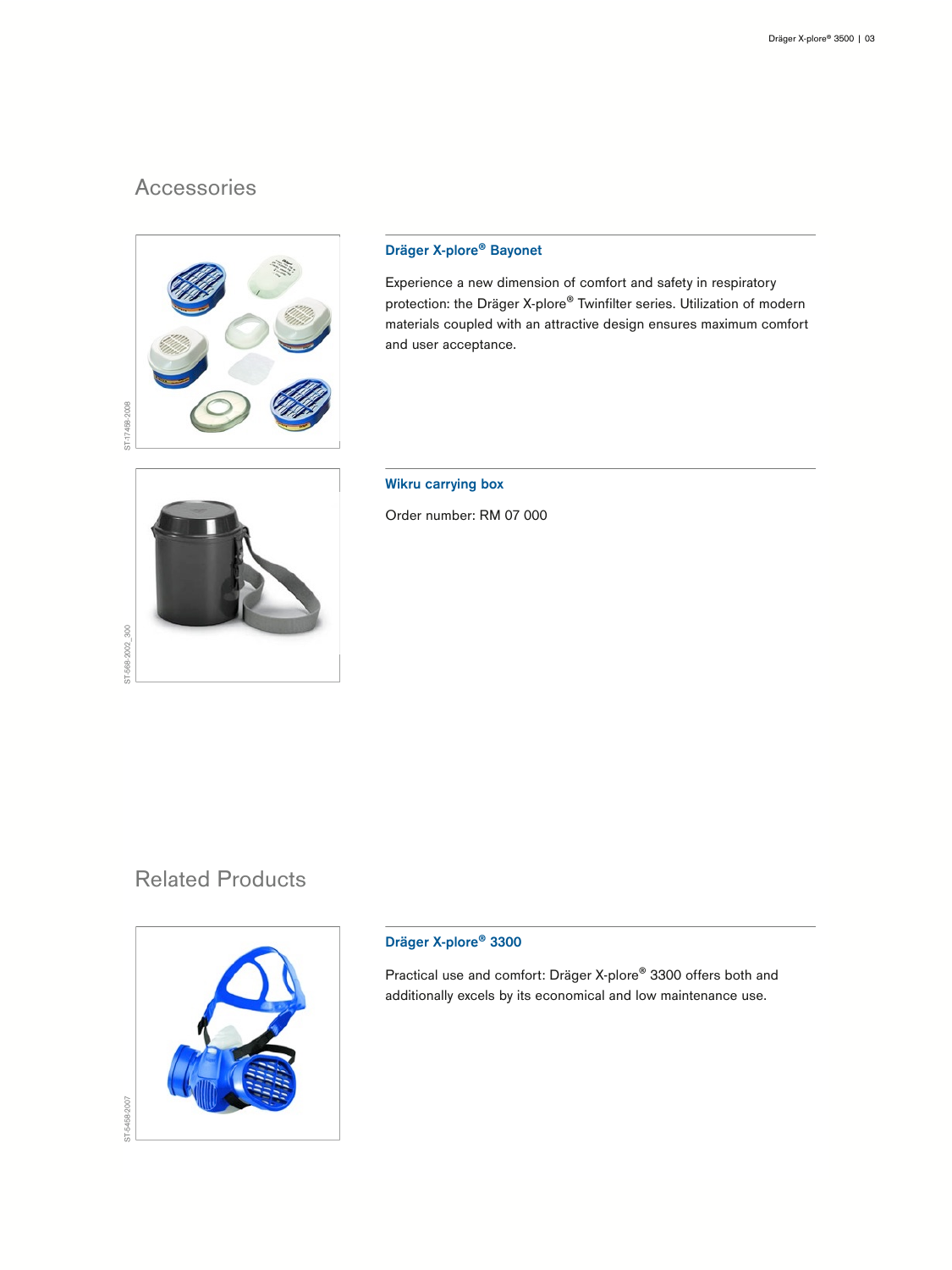# Related Products



## Dräger X-plore® 4300

Dräger X-plore® 4300 – the low maintenance option in the range of single-filter half masks providing optimum cost efficiency. Its optimal design together with a unique blend of materials provides comfort while maintaining low weight.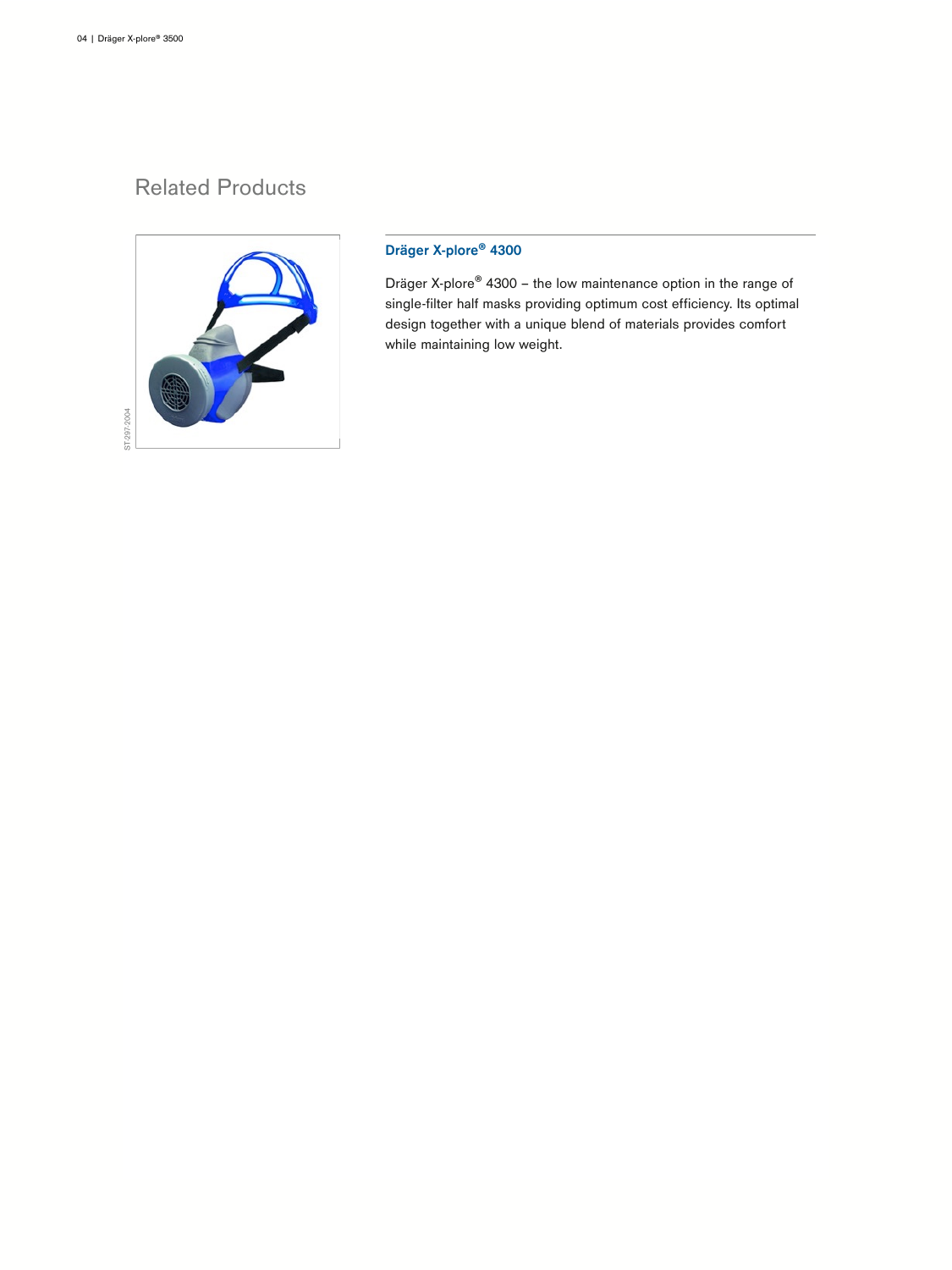# Technical Data

| Material of mask body | Dräger X-plore <sup>®</sup> 3300: Soft-TPE - friendly to the skin, |  |
|-----------------------|--------------------------------------------------------------------|--|
|                       | comfortable to wear, lightweight, translucent grey                 |  |
|                       | Dräger X-plore® 3500: DrägerFlex - "DrägerFlex" - very friendly    |  |
|                       | to the skin, hypoallergenic, extremely comfortable, silicone-free, |  |
|                       | robust, black                                                      |  |
| 3 sizes               | small (S), medium (M), large (L)                                   |  |
| Filter connection     | Two side-positioned bayonet connectors for use with the Dräger     |  |
|                       | X-plore filter range                                               |  |
| Weight                | approx. 95 g                                                       |  |
| Approvals             | CE-certified (EN 140), Australian Standard AS/NZS 1716,            |  |
|                       | NIOSH 42 CFR 84                                                    |  |
| Maintenance           | Spare parts available for Dräger X-plore <sup>®</sup> 3500         |  |
| <b>Extras</b>         | Drop down harness system and resealable storage bag (with          |  |
|                       | Dräger X-plore <sup>®</sup> 3500)                                  |  |

# Ordering Information

| Dräger X-plore <sup>®</sup> 3300 half mask  | Small                                                                            | R 55 331  |
|---------------------------------------------|----------------------------------------------------------------------------------|-----------|
|                                             | Medium                                                                           | R 55 330  |
|                                             | Large                                                                            | R 55 332  |
| Dräger X-plore <sup>®</sup> 3500 half mask  | Small                                                                            | R 55 351  |
|                                             | Medium                                                                           | R 55 350  |
| (with drop down harness and storage<br>bag) | Large                                                                            | R 55 352  |
| Sets:                                       | Painter Set (Dräger X-plore <sup>®</sup> 3300 (size M)<br>+ 2 filters A2 P3 R D) | R 57 793  |
|                                             | Chemical Works Set (Dräger X-plore®                                              | R 57 794  |
|                                             | 3300 (size M) + 2 filters A1B1E1K1 Hg<br><b>P3 R D)</b>                          |           |
|                                             | Construction Set (Dräger X-plore <sup>®</sup> 3500                               | R 56 960  |
|                                             | (size M) + 2 filters Pure P3 R)                                                  |           |
| Accessories:                                | Bayonet Test Plug (for Pressure Drop                                             | AG 02 460 |
|                                             | Testing)                                                                         |           |
|                                             | Portacount Test Adaptor Set                                                      | 67 38 044 |
|                                             | Carrying Box "Wikru"                                                             | RM 07 000 |
|                                             |                                                                                  |           |

The Dräger X-plore filter series offers an extensive range of particle, gas & vapour, and combination filters and cartridges (see separate data sheet).